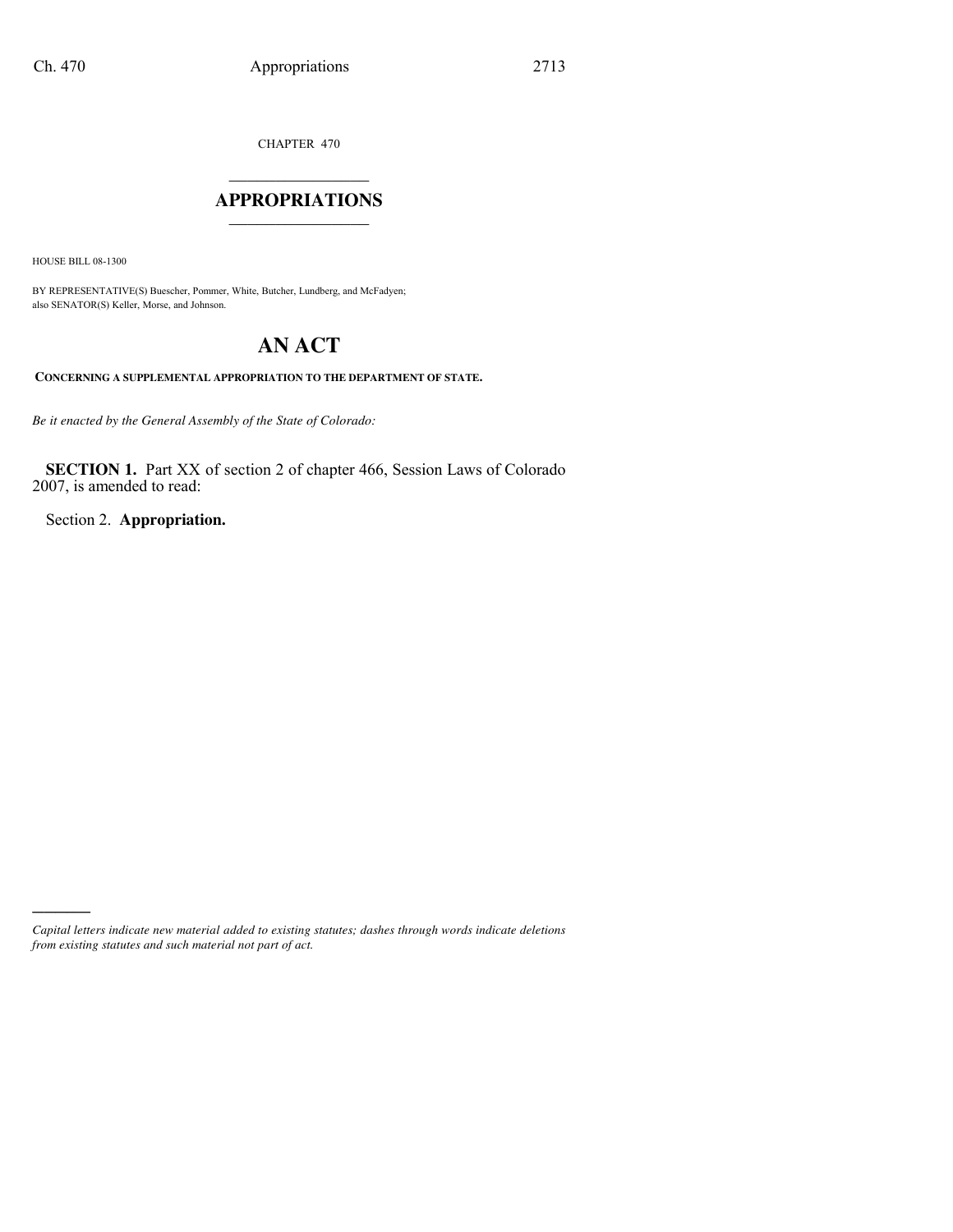## Appropriations 2714

|                 |              | APPROPRIATION FROM |               |              |               |                |
|-----------------|--------------|--------------------|---------------|--------------|---------------|----------------|
| ITEM &          | <b>TOTAL</b> | <b>GENERAL</b>     | GENERAL       | <b>CASH</b>  | <b>CASH</b>   | <b>FEDERAL</b> |
| <b>SUBTOTAL</b> |              | <b>FUND</b>        | <b>FUND</b>   | <b>FUNDS</b> | <b>FUNDS</b>  | <b>FUNDS</b>   |
|                 |              |                    | <b>EXEMPT</b> |              | <b>EXEMPT</b> |                |
|                 |              |                    |               |              |               |                |

**PART XXDEPARTMENT OF STATE**

### **(1) ADMINISTRATION**

| <b>Personal Services</b> | 4,311,146    |  |
|--------------------------|--------------|--|
|                          | $(81.0$ FTE) |  |
| Health, Life, and Dental | 478,051      |  |
| Short-term Disability    | 6,764        |  |
| S.B. 04-257              |              |  |
| Amortization             |              |  |
| Equalization             |              |  |
| Disbursement             | 62,440       |  |
| S.B. 06-235              |              |  |
| Supplemental             |              |  |
| Amortization             |              |  |
| Equalization             |              |  |
| Disbursement             | 13,008       |  |
| Salary Survey and Senior |              |  |
| <b>Executive Service</b> | 249,489      |  |
| Performance-based Pay    |              |  |
| Awards                   | 98,697       |  |
| Workers' Compensation    |              |  |
|                          |              |  |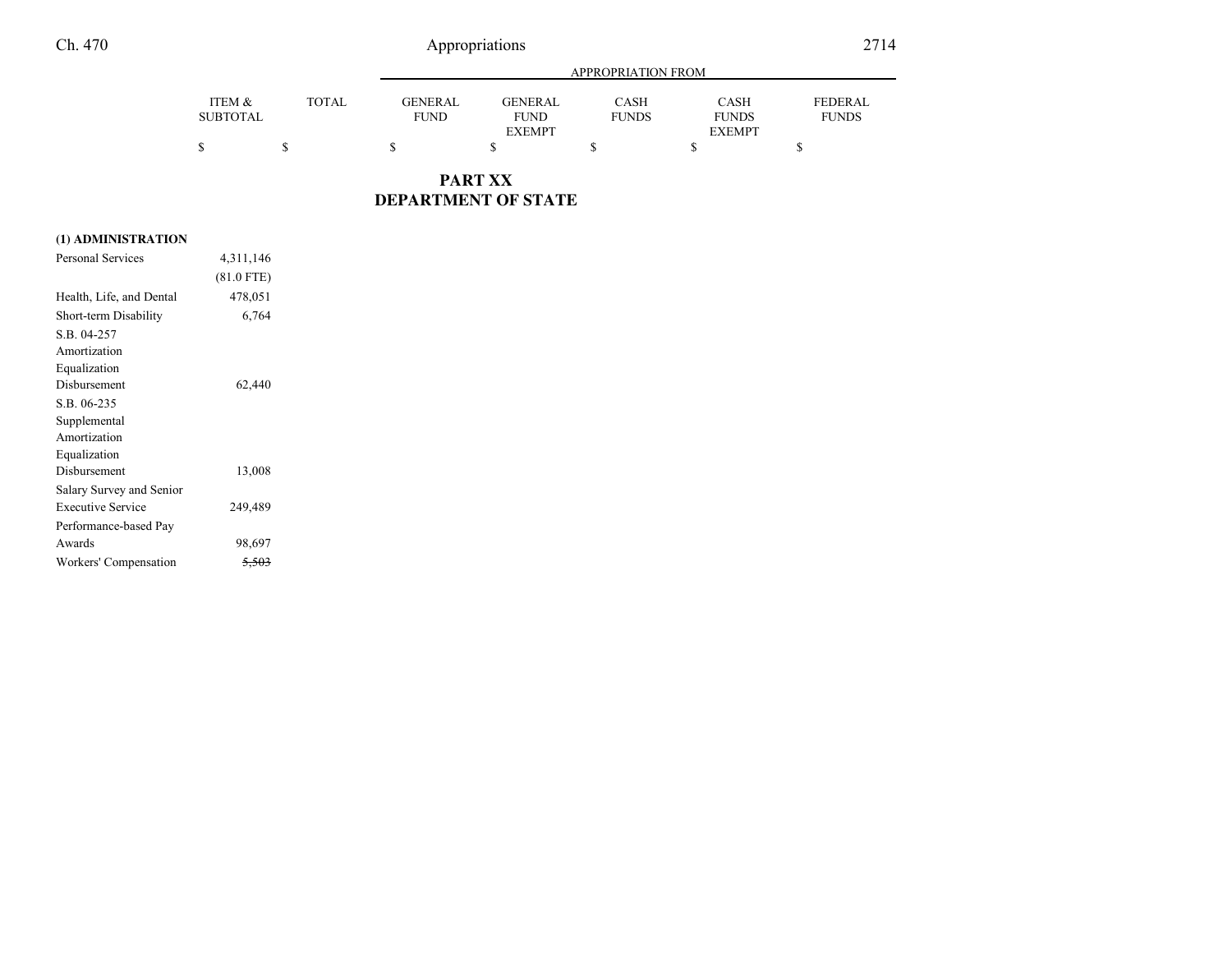| 680,386<br><b>Operating Expenses</b><br>224,950<br>143,601<br>82,438<br>6H<br>31,218<br>1,735,990<br>550,747                                     |
|--------------------------------------------------------------------------------------------------------------------------------------------------|
| Legal Services for 3,123                                                                                                                         |
| hours<br>Administrative Law<br>Judge Services<br>Purchase of Services<br>from Computer Center<br>Multiuse Network<br>Payments<br>Payment to Risk |
|                                                                                                                                                  |
|                                                                                                                                                  |
|                                                                                                                                                  |
|                                                                                                                                                  |
|                                                                                                                                                  |
|                                                                                                                                                  |
|                                                                                                                                                  |
|                                                                                                                                                  |
|                                                                                                                                                  |
|                                                                                                                                                  |
|                                                                                                                                                  |
| Management and                                                                                                                                   |
| Property Funds<br>34,743                                                                                                                         |
| 17,674                                                                                                                                           |
| Vehicle Lease Payments<br>2,487                                                                                                                  |
| 2,714                                                                                                                                            |
| Leased Space<br>621,469                                                                                                                          |
| <b>Indirect Cost Assessment</b><br>165,717                                                                                                       |
| Discretionary Fund<br>5,000                                                                                                                      |
| $140,887$ <sup>b</sup><br>$8,688,571$ <sup>e</sup><br>8,840,052                                                                                  |
| 7,606,770<br>7,455,289 <sup>a</sup>                                                                                                              |

<sup>a</sup> Of this amount, <del>\$8,259,523</del> \$7,087,072 shall be from the Department of State Cash Fund created in Section 24-21-104 (3) (b), C.R.S., and <del>\$429,058</del> \$368,217 shall be from the Notary Administration Cash Fund created in Section 12-55-102.5 (1), C.R.S.

Ch. 470

Appropriations <sup>2715</sup>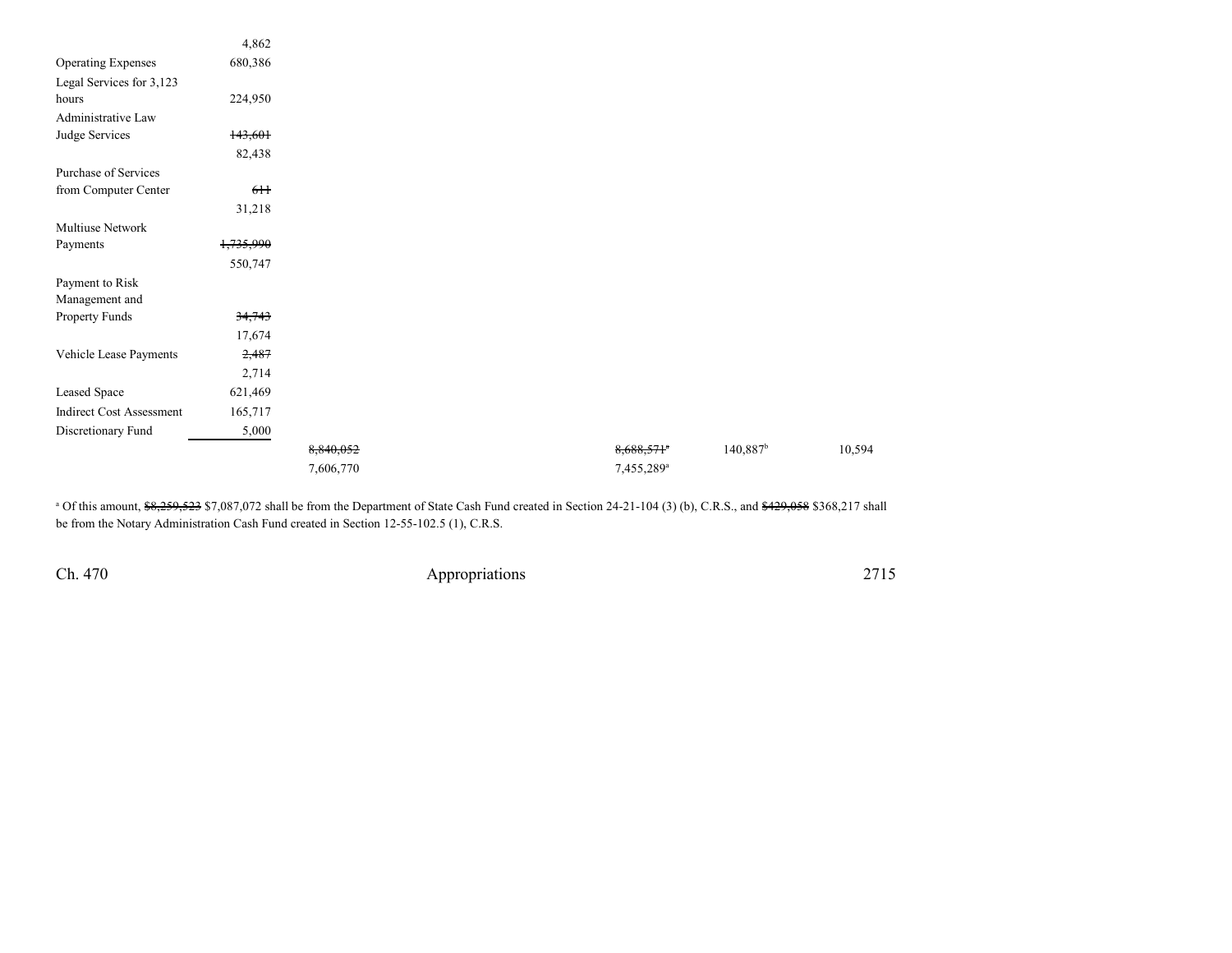|                 |       | <b>APPROPRIATION FROM</b> |                |              |               |                |
|-----------------|-------|---------------------------|----------------|--------------|---------------|----------------|
| ITEM &          | TOTAL | GENERAL                   | <b>GENERAL</b> | CASH         | <b>CASH</b>   | <b>FEDERAL</b> |
| <b>SUBTOTAL</b> |       | <b>FUND</b>               | <b>FUND</b>    | <b>FUNDS</b> | <b>FUNDS</b>  | <b>FUNDS</b>   |
|                 |       |                           | <b>EXEMPT</b>  |              | <b>EXEMPT</b> |                |
| \$              |       |                           |                |              |               |                |

<sup>b</sup> This amount shall be from the Federal Elections Assistance Fund created in Section 1-1.5-106 (1) (a), C.R.S. Moneys from the Federal Elections Assistance Fund are included for informational purposes only as they are continuously appropriated by Section 1-1.5-106 (2) (b), C.R.S. Of this amount, \$71,660(T) shall be from indirect cost recoveries from the Help America Vote Act Program.

#### **(2) SPECIAL PURPOSE**

| Help America Vote Act |             |           |                          |               |         |
|-----------------------|-------------|-----------|--------------------------|---------------|---------|
| Program               | 3,810,214   |           |                          |               |         |
|                       | $(9.5$ FTE) |           |                          |               |         |
| Local Election        |             |           |                          |               |         |
| Reimbursement         | 1,729,923   |           |                          |               |         |
| Initiative and        |             |           |                          |               |         |
| Referendum            | 50,000      |           |                          |               |         |
|                       |             | 5,590,137 | $1,779,923$ <sup>a</sup> | $3,710,214^b$ | 100,000 |

<sup>a</sup> This amount shall be from the Department of State Cash Fund created in Section 24-21-104 (3) (b), C.R.S.

<sup>b</sup> This amount shall be from the Federal Elections Assistance Fund created in Section 1-1.5-106 (1) (a), C.R.S. Moneys from the Federal Elections Assistance Fund are included for informational purposes only as they are continuously appropriated by Section 1-1.5-106 (2) (b), C.R.S.

#### **(3) INFORMATION TECHNOLOGY SERVICES**

#### **(A) Information Technology**

Personal Services 2,807,126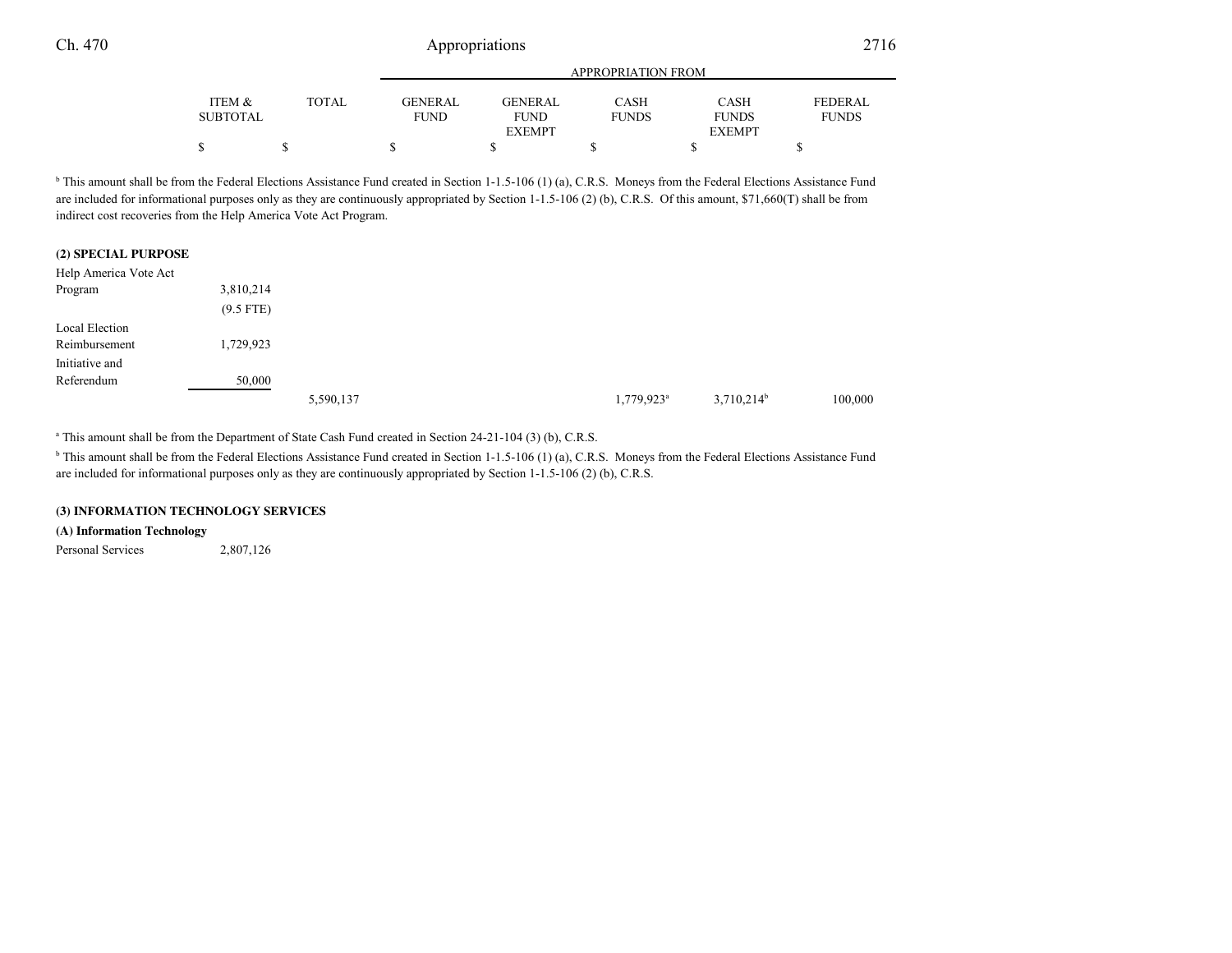|                               | $(29.0$ FTE) |
|-------------------------------|--------------|
|                               |              |
| <b>Operating Expenses</b>     | 588,323      |
| Hardware/Software             |              |
| Maintenance                   | 878,230      |
| <b>Information Technology</b> |              |
| <b>Asset Management</b>       | 445,418      |
|                               | 4,719,097    |

<sup>a</sup> Of this amount, \$4,581,093 shall be from the Department of State Cash Fund created in Section 24-21-104 (3) (b), C.R.S., and \$138,004 shall be from the Notary Administration Cash Fund created in Section 12-55-102.5 (1), C.R.S.

| (B) Statewide Disaster Recovery Center |             |
|----------------------------------------|-------------|
| Personal Services                      | 180,772     |
|                                        | $(3.0$ FTE) |
| <b>Operating Expenses</b>              | 247,000     |
| Hardware/Software                      |             |
| Maintenance                            | 47,000      |
| <b>Leased Space</b>                    | 1,749,000   |
|                                        | 2,223,772   |

<sup>a</sup> Of this amount, \$2,184,652 shall be from the Department of State Cash Fund created in Section 24-21-104 (3) (b), C.R.S., and \$39,120 shall be from the Notary Administration Cash Fund created in Section 12-55-102.5 (1), C.R.S.

6,942,869

Ch. 470

Appropriations 2717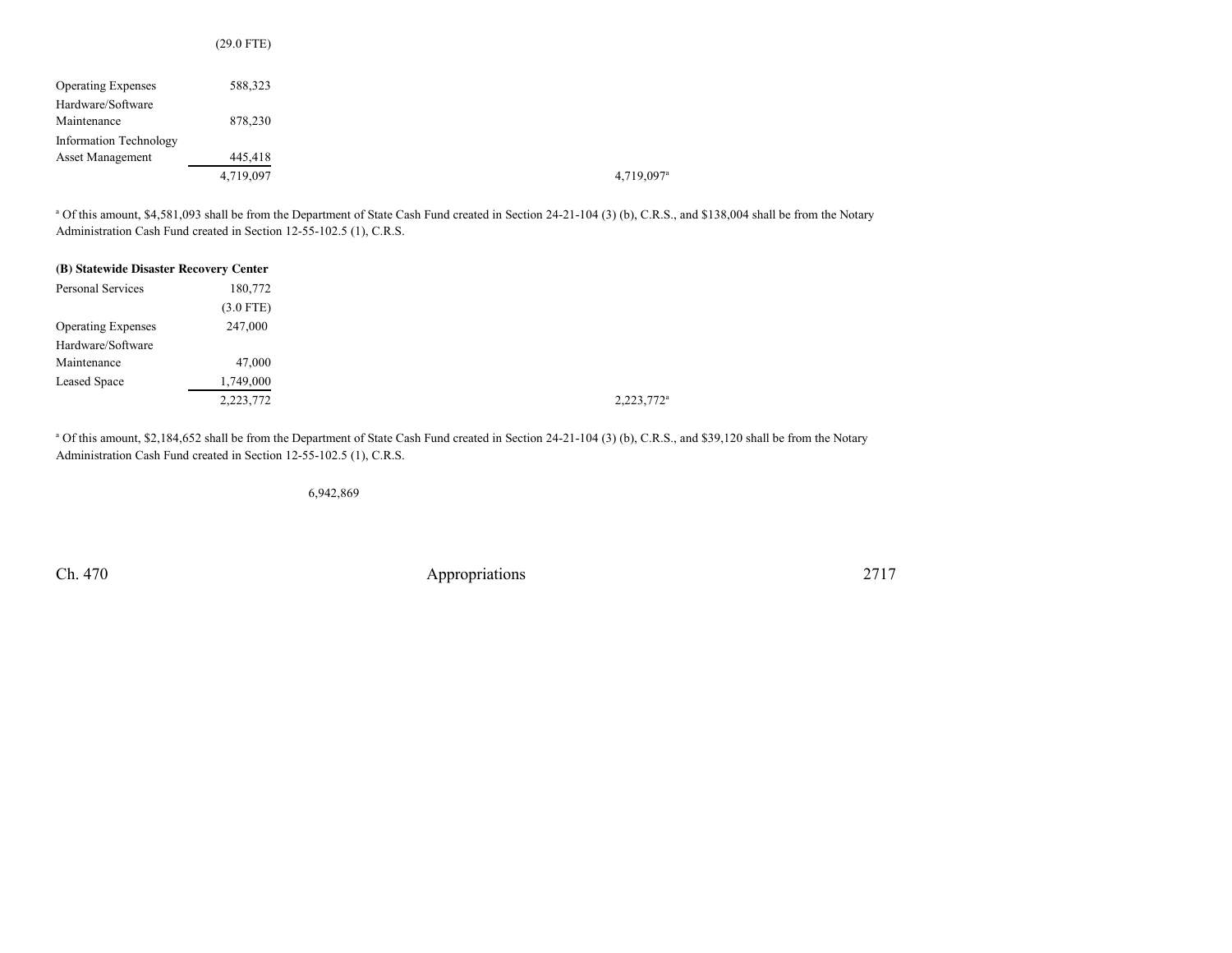Ch. 470

## 0 **Appropriations** 2718

### **TOTALS PART XX**

**(STATE)4, 5**

| \$21,373,058 | <del>\$17,411,363</del> | $$3,851,101^a$ | \$110,594 |
|--------------|-------------------------|----------------|-----------|
| \$20,139,776 | \$16,178,081            |                |           |

a Of this amount, \$71,660 contains a (T) notation.

**FOOTNOTES** -- The following statements are referenced to the numbered footnotes throughout section 2.

- <sup>4</sup> All Departments, Totals -- The General Assembly requests that copies of all reports requested in other footnotes contained in this act be delivered to the Joint Budget Committee and the majority and minority leadership in each house of the General Assembly.
- <sup>5</sup> All Departments, Totals -- Every Department is requested to submit to the Joint Budget Committee information on the number of additional federal and cash funds exempt FTE associated with any federal grants or private donations that are applied for or received during FY 2007-08.The information should include the number of FTE, the associated costs (such as workers' compensation, health and life benefits, need for additional space, etc.) that are related to the additional FTE, the direct and indirect matching requirements associated with the federal grantor donated funds, the duration of the grant, and a brief description of the program and its goals and objectives.

### **SECTION 2.** Section 5 of chapter 385, Session Laws of Colorado 2007, is amended to read:

Section 5. **Appropriation.** In addition to any other appropriation, there is hereby appropriated, out of any moneys in the address confidentiality program surcharge cash fund created in section 24-21-214 (4) (a), Colorado Revised Statutes, not otherwiseappropriated, to the department of state, for the fiscal year beginning July 1, 2007, the sum of <del>one hundred nine thousand seven</del> <del>hundred eighty-nine dollars (\$109,789)</del> SIXTY-FIVE THOUSAND DOLLARS (\$65,000) and <del>1.5</del> 1.0 FTE, or so much thereof as may be necessary, for the implementation of this act.